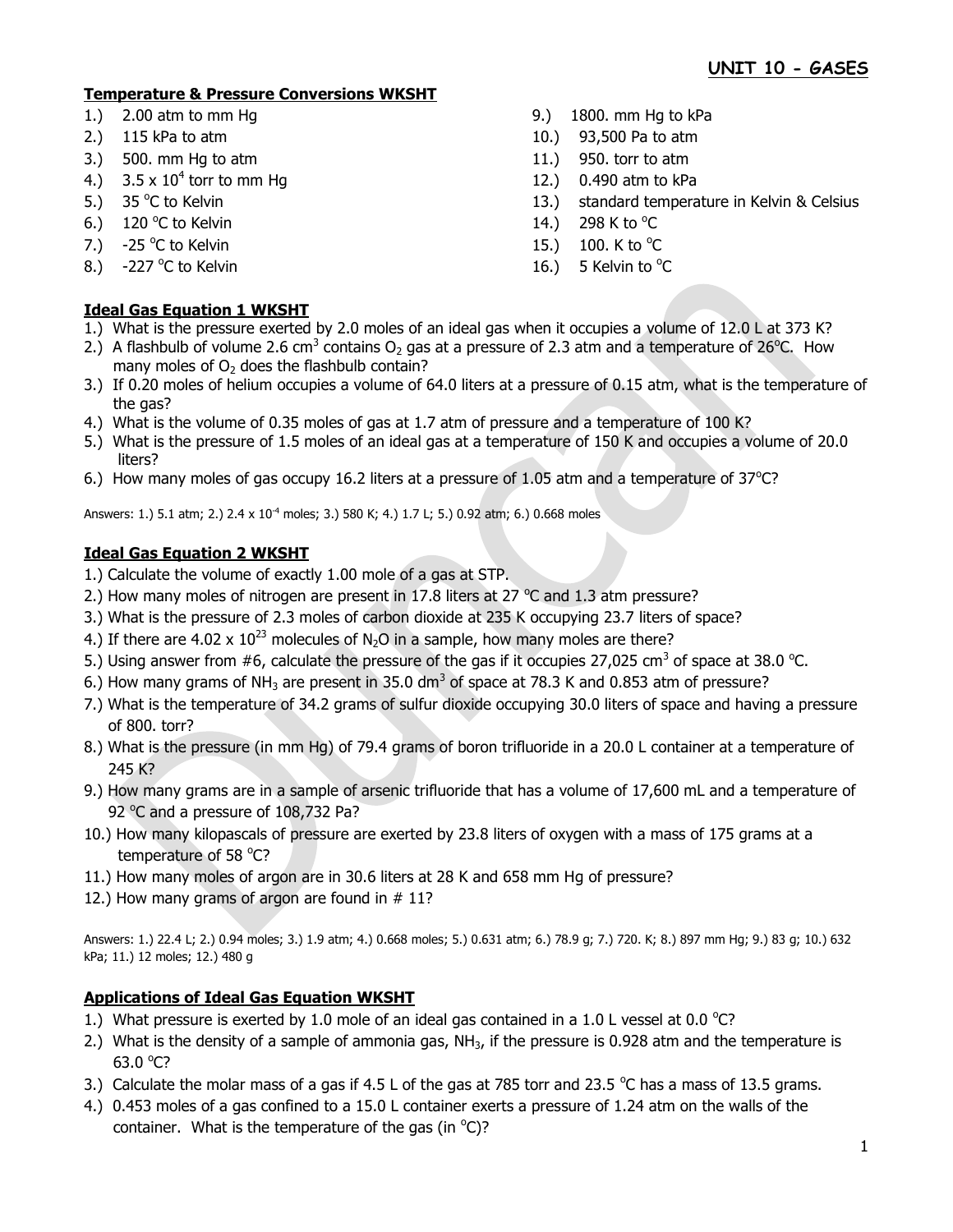- 5.) 5.4 grams of carbon dioxide are confined to a 20.0 L container at a temperature of 32.5 °C. What pressure does the gas exert?
- 6.) 2.125 grams of a gas in a 1.25 L container exert a pressure of 0.838 atm at 40.0 °C. What is the molar mass of the gas?
- 7.) To what temperature must 10.0 grams of NH<sub>3</sub> have to be heated in a 15.0 L container in order for it to exert a pressure of 3.50 atm?
- 8.) 2.0 x 10<sup>-5</sup> grams of hydrogen gas at 155 °C exert a pressure of 322.5 torr on the walls of a small cylindrical tube. What is the volume of the tube?

Answers: 1.) 22 atm; 2.) 0.572 g/L; 3.) 71 g/mole; 4.) 227 °C; 5.) 0.15 atm; 6.) 52.1 g/mole; 7.) 1090 K; 8.) 8.3 x  $10^{-4}$  L

## **Gas Law Problems WKSHT**

- 1.) The gas pressure in an aerosol can is 1.5 atm at 25  $^{\circ}$ C. Assuming that the gas inside obeys the ideal gas equation, what would the pressure be if the can were heated to 450  $^{\circ}$ C?
- 2.) A pocket of gas is discovered in a deep drilling operation. The gas has a temperature of 480  $^{\circ}$ C and is at a pressure of 12.8 atm. Assume ideal behavior. What volume of the gas is required to provide 18.0 L at the surface at  $1.00$  atm and 22 °C?
- 3.) A fixed quantity of gas is compressed at constant temperature from a volume of 368 mL to 108 mL. If the initial pressure was 5.22 atm, what is the final pressure?
- 4.) A gas originally at 15 °C and having a volume of 182 mL is reduced in volume to 82.0 mL while its pressure is held constant. What is its final temperature?
- 5.) At 36 °C and 1.00 atm pressure, a gas occupies a volume of 0.600 L. How many liters will it occupy at 0.0 °C and 0.205 atm?
- 6.) What is the temperature at which  $9.87 \times 10^{-2}$  moles occupies 164 mL at 0.645 atm?
- 7.) Chlorine is widely used to purify municipal water supplies and to treat swimming pool waters. Suppose that the volume of a particular sample of Cl<sub>2</sub> is 6.18 L at 0.90 atm and 33 °C. What volume will the Cl<sub>2</sub> occupy at 107 $\degree$ C and 0.75 atm?
- 8.) A gas exerts a pressure of 1.5 atm at 27 °C. The temperature is increased to 108 °C with no volume change. What is the gas pressure at the higher temperature?

Answers: 1.) 3.6 atm; 2.) 3.59 L or 3.6 L; 3.) 17.8 atm; 4.) 130 K or 130. K; 5.) 2.59 L or 2.6 L; 6.) 13.1 K; 7.) 9.2 L; 8.) 1.9 atm

#### **GAS STOICHIOMETRY (standard conditions) WKSHT. (assume STP conditions for all reactions)**

1.) How many liters of oxygen can be formed from the decomposition of 2.00 grams of KClO<sub>3</sub>.

 $\_$  KClO<sub>3</sub>  $\rightarrow$   $\_$  KCl +  $\_$  O<sub>2</sub>

- 2.) How many grams of CaCO<sub>3</sub> are required to produce 6.00 L of CO<sub>2</sub>?  $\qquad \qquad$  CaCO<sub>3</sub>  $\rightarrow$  CaO +  $\qquad$  CO<sub>2</sub>
- 3.) Determine the volume of hydrogen gas produced when 0.250 moles of zinc react with excess HCl.  $\_$  Zn +  $\_$  HCl  $\rightarrow$   $\_$  ZnCl<sub>2</sub> +  $\_$  H<sub>2</sub>
- 4.) How many liters of nitrogen are required to combine with 3.0 L of hydrogen in the following reaction:  $N_2$  +  $N_2$  +  $N_3$
- 5.) How many liters of oxygen are needed to combine with 7.0 liters of propane in the following reaction:  $C_3H_8 + C_2 \rightarrow C_2 + C_1H_2O$
- 6.) From the following reaction:  $\qquad \qquad \qquad \qquad \qquad \qquad \text{CH}_4 + \qquad \text{O}_2 \rightarrow \qquad \text{CO}_2 + \qquad \text{H}_2\text{O}$ How many liters of  $CO<sub>2</sub>$  are formed from 32.0 grams of CH<sub>4</sub>?
- 7.) How many grams of Na are needed to produce 5.0 L of hydrogen?

 $\_$  Na +  $\_$  H<sub>2</sub>O  $\rightarrow$   $\_$  NaOH +  $\_$  H<sub>2</sub>

8.) Determine the volume of CO<sub>2</sub> produced from burning 0.750 moles of C.  $C_1 + C_2 + C_3$ 

Answers: 1.) 0.551 L; 2.) 26.8 g; 3.) 5.60 L; 4.) 1.0 L; 5.) 35 L; 6.) 44.8 L; 7.) 10. g; 8.) 16.8 L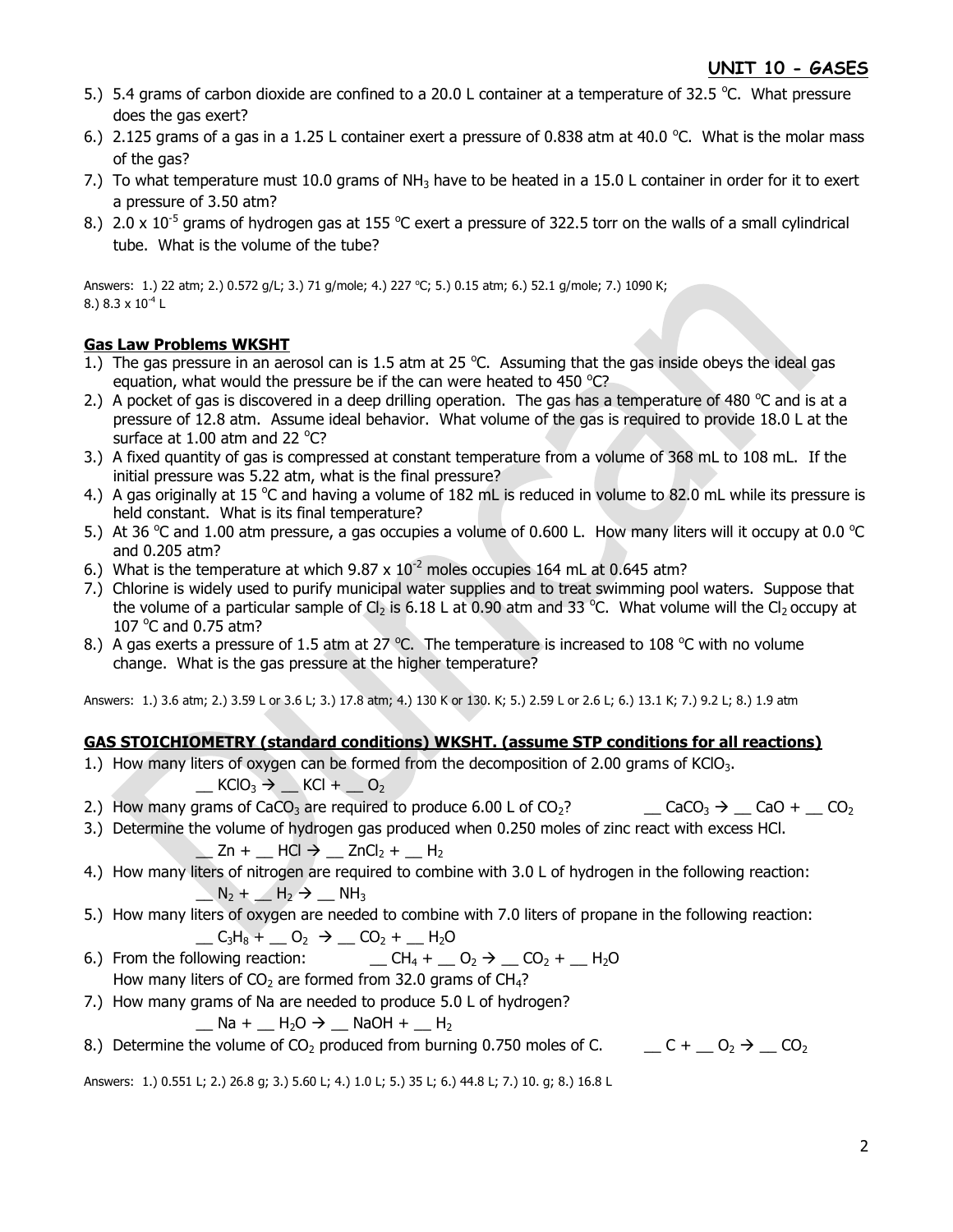#### **DALTON'S LAW & GRAHAM'S LAW WKSHT.**

- 1.) Determine the partial pressure of each gas in a container with 2.0 moles of  $N_2$ , 3.0 moles of  $O_2$ , and 7.0 moles of H<sup>2</sup> that has a total pressure of 850 mm Hg. (You will have 3 separate answers for this question.)
- 2.) A mixture of nitrogen and oxygen has a total pressure of 730 mm Hg. If the nitrogen has a partial pressure of 420 mm Hg, find the pressure of the oxygen.
- 3.) At an altitude of 30,000 ft., the total air pressure is only about 450. mm Hg. If the air is 21.0 % oxygen, what is the partial pressure of oxygen at this altitude?
- 4.) A mixture of 3 gases have the following pressures: oxygen = 355 mm Hg, helium = 468 mm Hg, & nitrogen = 560 mm Hg. Find the % of each gas in the mixture.
- 5.) Compare the rate of effusion of  $CH_4$  and  $CO_2$ . (Give answers to # 5, 6, & 7 to 3 SF's.) (Your answers for  $# 5, 6, 8, 7$  should read "  $\quad$  effuses  $\quad$  times faster than  $\quad \ldots$ ")
- 6.) Compare the rate of effusion of helium and nitrogen.
- 7.) How much faster does ammonia ( $NH<sub>3</sub>$ ) effuse than HCl?
- 8.) An unknown gas effuses 4.0 times faster than  $O<sub>2</sub>$ . Find the molar mass of the unknown gas.

Answers: 1.) N<sub>2</sub> = 142 mm Hg, O<sub>2</sub> = 213 mm Hg, H<sub>2</sub> = 496 mm Hg 2.) 310 mm Hg 3.) 94.5 mm Hg 4.) O<sub>2</sub> = 25.7%, He = 33.8 %,  $N_2$  = 40.5 % 5.) CH<sub>4</sub> effuses 1.66 times faster than CO<sub>2</sub>. 6.) He effuses 2.65 times faster than N<sub>2</sub>. 7.)  $NH<sub>3</sub>$  effuses 1.46 times faster than HCl  $8.$ ) 2.0 g/mole

#### **UNIT 10 REVIEW WORKSHEET**

- 1.) Convert the following pressure measurements to atmospheres.
	- (A) 151.98 kPa (B) 456 mm Hg (C) 912 torr
- 2.) What are the conditions for gas measurement at STP?
- 3.) The volume of a sample of methane gas measures 350. mL at 27.0  $\degree$ C and 810. mm Hg. What is the volume (in liters) at -3.0  $^{\circ}$ C and 650. mm Hg pressure?
- 4.) How many grams of nitrogen gas are contained in a 32.6 liter container at 34.4  $^{\circ}$ C and 579 torr?
- 5.) A mixture of four gases in a container exerts a total pressure of 955 mm Hg. In this container, there are 4.50 moles of N<sub>2</sub>, 4.25 moles of CO<sub>2</sub>, 2.75 moles of H<sub>2</sub>, and 2.00 moles of O<sub>2</sub>. What is the partial pressure of H<sub>2</sub>?
- 6.) Compare the rates of effusion of carbon dioxide gas and carbon monoxide gas.
- 7.) An unknown gas effuses 1.37 times faster than chlorine gas. What is the molar mass of the unknown gas?
- 8.) Given the following unbalanced reaction: \_\_\_\_  $C_5H_{12}$  + \_\_\_  $O_2$   $\rightarrow$  \_\_  $CO_2$  + \_\_\_ H<sub>2</sub>O How many liters of oxygen are needed to produce 45.7 liters of  $CO<sub>2</sub>$ ?
- 9.) Given the unbalanced equation:  $\Box$  Mg +  $\Box$  O<sub>2</sub>  $\rightarrow$   $\Box$  MgO How many liters of oxygen gas are required to produce 45.8 grams of magnesium oxide?
- 10.) An aerosol can contains gases under a pressure of 4.50 atm at 20.0 °C. If the can is left on a hot, sandy beach, the pressure of the gases increases to 4.80 atm. What is the temperature on the beach (in  $^{\circ}$ C)? ANSWERS:

1.) (A) 1.5003 atm (B) 0.600 atm (C) 1.20 atm 2.2.) 0 °C (or 273 K) & 1 atm 3.) 0.393 L 4.) 27.6 g 5.) H<sub>2</sub> = 195 mm Hg 6.) CO effuses 1.25 times faster than CO<sub>2</sub>.<br>
7.) 37.8 g/mole 8.) 73.1 L 9.) 12.8 L 10.) 40.0 °C 7.) 37.8 g/mole 8.) 73.1 L 9.) 12.8 L 10.) 40.0 °C

## **UNIT 10 SUMMARY & PRACTICE WORKSHEET**

- 1. Convert the following temperatures. (A)  $104^{\circ}$ C to K  $(B)$  -3  $^{\circ}$ C to K (C) 67 K to  $^{\circ}$ C C (D)  $1671$  K to  $^{\circ}$ C 2. Convert the following pressures.
	- (A) 635 torr to atm (B) 104.2 kPa to mm Hg (C) 1.45 atm to Pa
- 3. A gas that effuses 1.19 times slower than nitrogen is added to light bulbs. What is the molecular mass of this unknown gas?
- 4. (A) What is the molecular mass of a 0.2500 g sample of a gas at 99.8°C and 0.9131 atm in a 100.0 cm<sup>3</sup> container? (B) What is the gas in the container?
- 5. A small 2.00 L fire extinguisher has an internal pressure of 506.6 kPa at 25°C. What volume of methyl bromide, the fire extinguisher's main ingredient , is needed to fill an empty fire extinguisher at standard pressure if the temperature remains constant?
- 6. If 45.0 g of propane gas burns completely in the following reaction:

$$
C_3H_{8(g)} + \underline{5} O_{2(g)} \rightarrow \underline{3} CO_{2(g)} + \underline{4} H_2O_{(g)}
$$

then how many liters of carbon dioxide gas will be released if the system is at STP?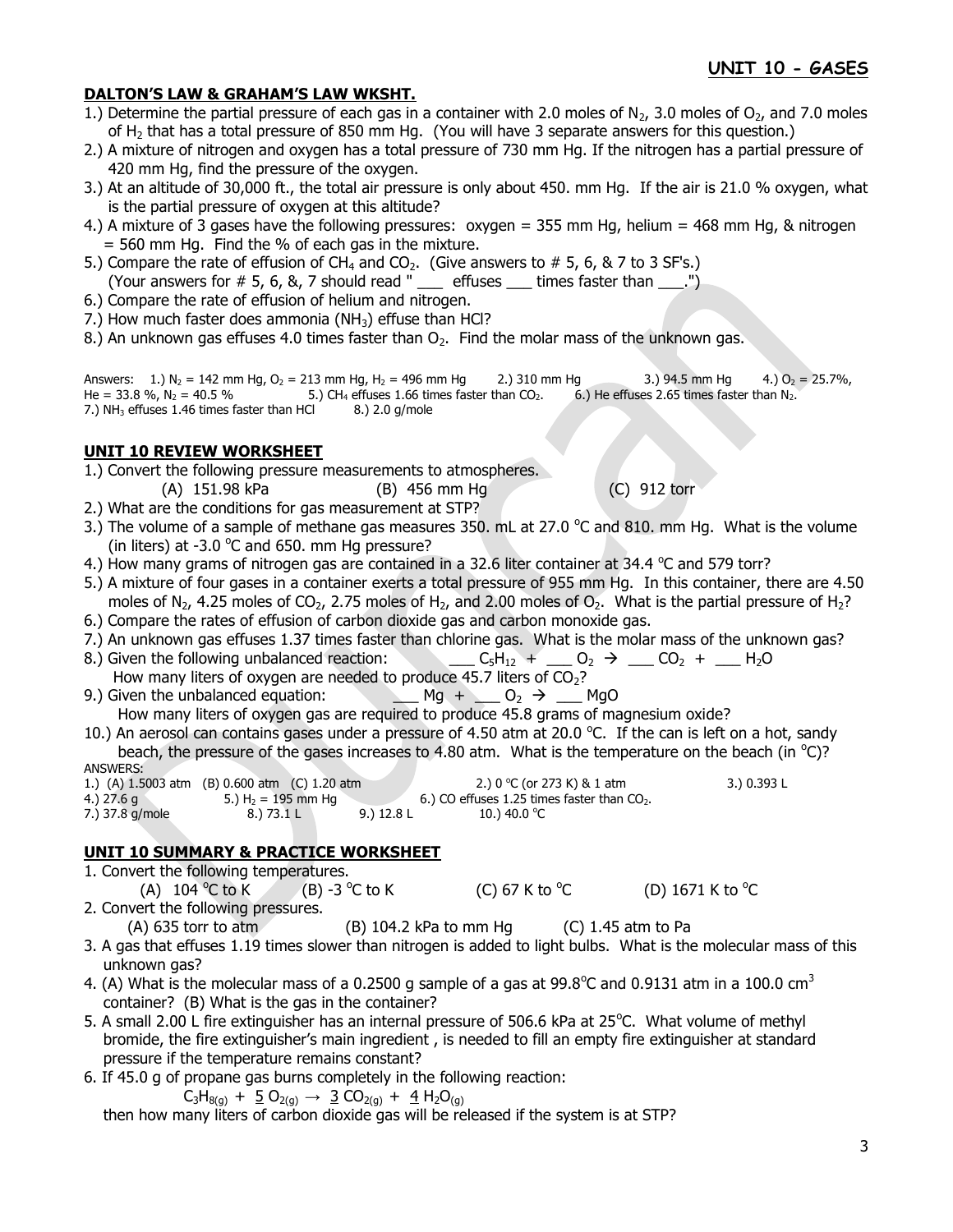- 7. Air in a closed cylinder is heated from 25°C to 36°C. If the initial pressure is 3.80 atm, what is the final pressure?
- 8. At what temperature Celsius will 19.4 g of molecular oxygen,  $O_2$ , exert a pressure of 1820 mm Hg in a 5.12 L cylinder?
- 9. To what temperature must 32.0 ft<sup>3</sup> of a gas at 2.0 °C be heated for it to occupy 1.00 x 10<sup>2</sup> ft<sup>3</sup> at the same pressure? ( $ft^3$  is a unit of volume)
- 10. Determine the molar mass of a gas that has a density of 2.18 g/L at 66°C and 720 mm Hg.
- 11. A 3.10 mL bubble of methane gas forms at the bottom of a bog where the temperature is  $12^{\circ}$ C and the pressure is 8.5 atm. The bubble rises to the surface where the temperature is  $35^{\circ}$ C and the pressure is 1.18 atm. What is the new volume of the methane bubble?
- 12. A mixture of 2.00 moles of H<sub>2</sub>, 2.00 moles of NH<sub>3</sub>, 4.00 moles of CO<sub>2</sub> and 5.00 moles of N<sub>2</sub> exerts a total pressure of 800. torr. What is the partial pressure of the carbon dioxide gas?
- 13. For the reaction 2 H<sub>2(g)</sub> + O<sub>2(g)</sub>  $\rightarrow$  2 H<sub>2</sub>O<sub>(g)</sub>, how many liters of water can be made from 5.0 L of oxygen gas and an excess of hydrogen?

| ANSWERS: 1. (A) 377 K |                   | (B) 270 K |             |           | (C) -206 $^{\circ}$ C |           |              | (D) 1398 °C    |           |
|-----------------------|-------------------|-----------|-------------|-----------|-----------------------|-----------|--------------|----------------|-----------|
| 2. (A) 0.836 atm      | (B) 781.8 mm Ha   |           |             |           | (C) 147,000 Pa        |           |              | 3. 39.7 g/mole |           |
| 4. (A) 83.8 g/mole    | (B) Kr            |           | 5. $10.0 L$ |           |                       | 6. 68.5 L |              | 7. 3.94 atm    | 8. -27 °C |
| 9. 859 K              | 10. $64.1$ g/mole |           |             | 11. 24 mL |                       |           | 12. 246 torr |                | 13. 10.L  |

#### GASES - A FANTASTIC SUMMARY & REVIEW!

| Law                   | <b>Ideal Gas Equation</b>                                                       | <b>Combined Gas Law</b>                                                                               |  |  |
|-----------------------|---------------------------------------------------------------------------------|-------------------------------------------------------------------------------------------------------|--|--|
| equation              | $P V = n R T$                                                                   | $\frac{P_1 V_1}{T} = \frac{P_2 V_2}{T}$<br>T <sub>2</sub>                                             |  |  |
| explanation           | one gas at one set of conditions                                                | one gas that is changing conditions                                                                   |  |  |
| when to use it        | when the problem gives 3 of these:<br>P, V, n, T                                | more than one temperature, pressure,<br>and/or volume in the problem                                  |  |  |
| specific units req'd? | pressure = atm, volume = liters, quantity (n)<br>= moles, temperature = Kelvins | temperature = Kelvins<br>pressure & volume can be any unit, but same<br>on both sides of the equation |  |  |

| Law                      | <b>Boyle's Law</b>                                                                     | Charles' Law                                                                                    | Gay-Lussac's Law                                                                                    |  |  |
|--------------------------|----------------------------------------------------------------------------------------|-------------------------------------------------------------------------------------------------|-----------------------------------------------------------------------------------------------------|--|--|
| equation                 | $P_1 V_1 = P_2 V_2$                                                                    | $V_1 = V_2$<br>$T_1$ $T_2$                                                                      | $P_1 = P_2$<br>$T_1$ $T_2$                                                                          |  |  |
| explanation              | pressure & volume are<br>inversely proportional;<br>temperature is constant            | volume & Kelvin temp of a gas<br>are directly proportional; P is<br>constant                    | pressure & Kelvin temp of a<br>gas are directly proportional;<br>V is constant                      |  |  |
| when to use it           | given 2 different pressures &<br>1 volume or given 2 different<br>volumes & 1 pressure | given 2 different volumes & 1<br>temperature or given 2<br>different temperatures & 1<br>volume | given 2 different pressures &<br>1 temperature or given 2<br>different temperatures & 1<br>pressure |  |  |
| specific units<br>reg'd? | any - but must be the same on<br>both sides of equation                                | any unit for volume (same on<br>both sides), Kelvin<br>temperature                              | any unit for pressure (same on<br>both sides), Kelvin<br>temperature                                |  |  |